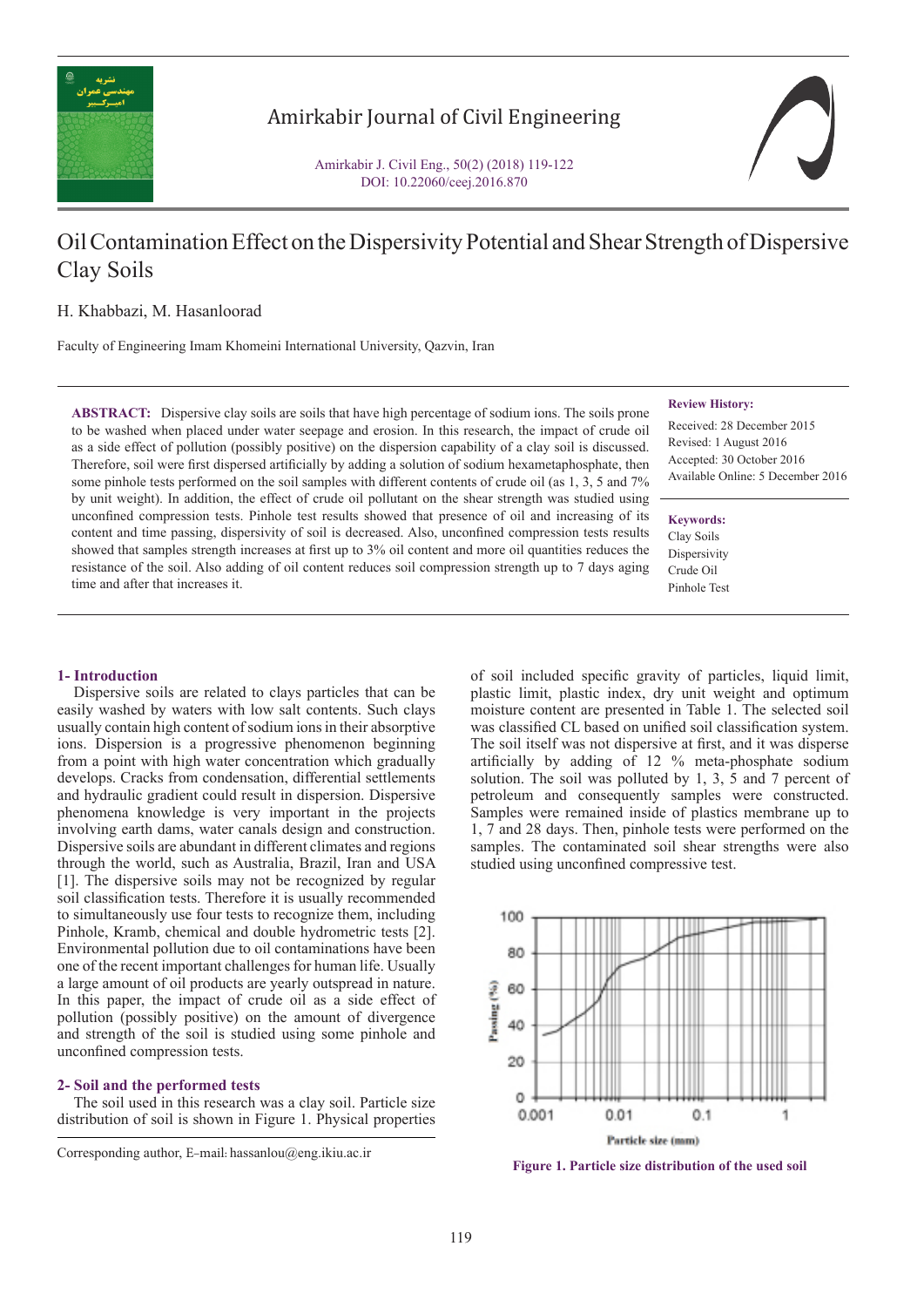| property                         | Value |
|----------------------------------|-------|
| Specific gravity of particles    | 2.657 |
| Liquid limit $(\%)$              | 46    |
| Plastic limit $(\%)$             | 20    |
| Plastic Index $(\% )$            | 16    |
| Optimum moisture content $(\% )$ | 149   |
| Dry unite weight $(gr/cm3)$      | 182   |
|                                  |       |

# **Table 1. Physical properties of the used soil**

## **3- Results and Discussion**

 Pinhole test results are shown in Figure 2 as discharged water inside of sample versus cumulative time of test for 28 days aging time as an instance. As shown in Figure 2, the sample without oil has been failed and washed rapidly. On the other hand the soil itself has been dispersed very soon under water head of 50 mm. Adding of oil to soil, increases the soil strength against water seepage and reduces the soil dispersivity potential. Totally pinhole tests results performed on the polluted samples is summarized in Table 2. Based on this table adding of both the petroleum content and aging time reduce the dispersivity potential of clay soil. Figure 2 shows that all the samples will be non-disperse with 7 % oil content. Unconfined compressive strength of contaminated samples is illustrated in Figure 3. This figure shows that adding of oil to soil reduces the uniaxial strength at first up to 7 days aging. After that the uniaxial strength of samples has been increased for 14 and 28 days aging time. Based on Figure 3, unconfined compressive strength is increased from 134 kPa (for uncontaminated soil) to 185 kPa (for contaminated sample with 3% oil) at aging time of 28 days.



) 1.82 **Figure 2. Discharged water inside of sample versus cumulative time of test for 28 days aging time**



**Figure 3. Unconfined compressive strength of contaminated samples**

| Oil content $(\% )$ |                      |                     |           |                    |
|---------------------|----------------------|---------------------|-----------|--------------------|
| Aging time (days)   |                      |                     |           |                    |
|                     | Very disperse $(D1)$ | Low to medium (ND3) | Low (ND4) | Non-disperse (ND2) |
|                     | Disperse $(D2)$      | Low to medium (ND3) | Low (ND4) | Non-disperse (ND2) |
| 14                  | Low to medium (ND3)  | Low to medium (ND3) | Low (ND4) | Non-disperse (ND2) |
| 28                  | Low to medium (ND3)  | Low (ND4)           | Low (ND4) | Non-disperse (ND2) |

### **Table 2. Pinhole tests results on the dispersivity potential of polluted samples based on ASTM standard**

# **4- Conclusion**

 Briefly the following results were obtained based on the pinhole and unconfined compression tests about the effect of crude oil on the dispersivity and strength of a clay soil:

- 1. The soil itself was not disperse at first and dispersed by adding of 12 % meta-phosphate sodium solution.
- 2. Adding of oil to disperse soil and passing of aging time reduces its dispersivity potential, so that all the samples will be non-disperse with 7 % oil content.
- 3. Unconfined compression tests results showed that samples resistance increase at first up to 3% oil content and more oil quantities reduces the soil strength. Adding of oil to clay soil reduces its unconfined compressive strength up to 7 days aging time and after that increases it.